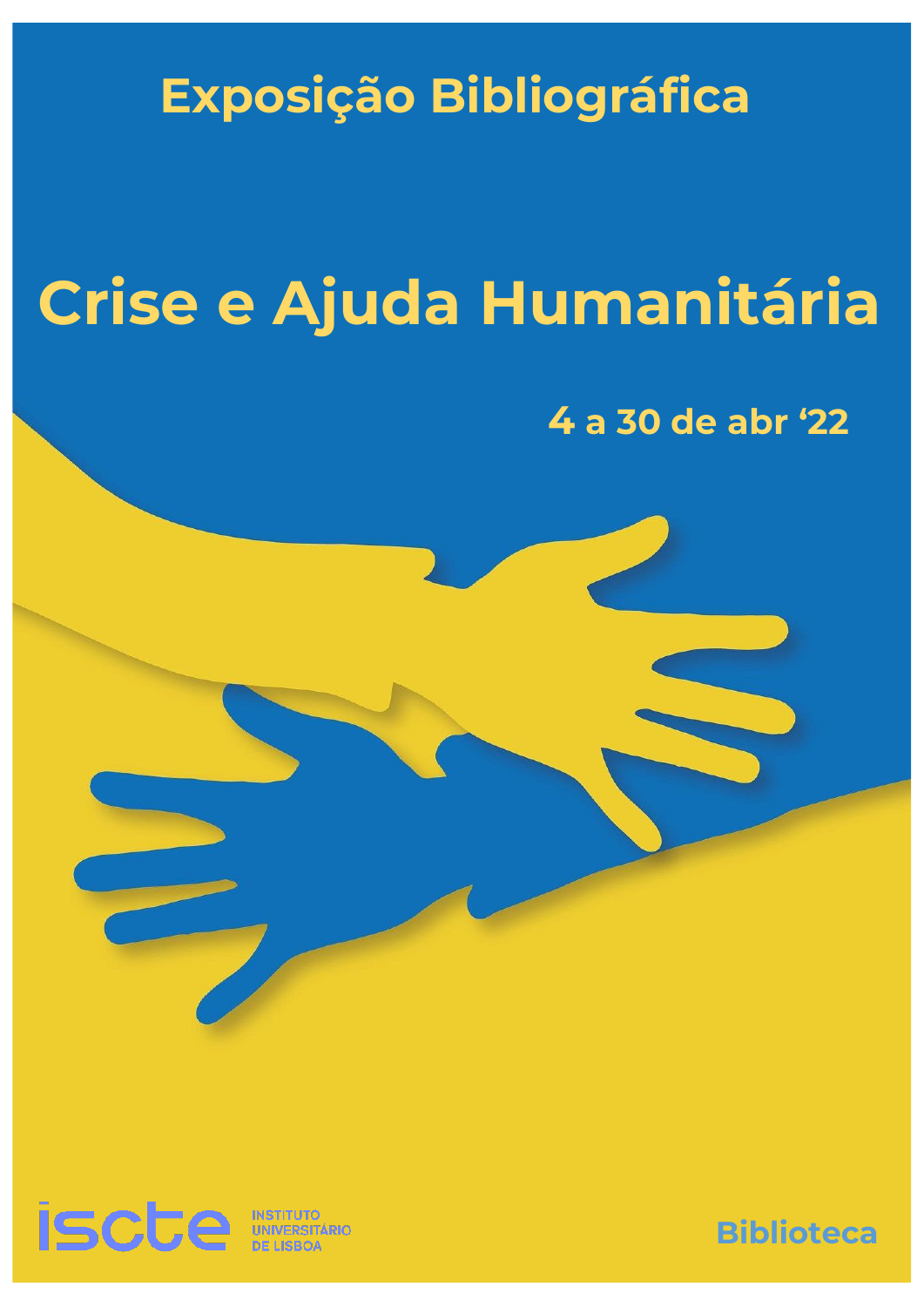#### **FICHA TÉCNICA**

 1 **Organização e montagem da exposição:** *Crise e Ajuda Humanitária* Serviços de Informação e Documentação do Iscte **Autor:** Iscte. Serviços de Informação e Documentação  **Editor:** SID **Local de edição:** Lisboa **Data:** abril 2022 **Tiragem:** 50 exemplares **Imagem de capa:** Pixabay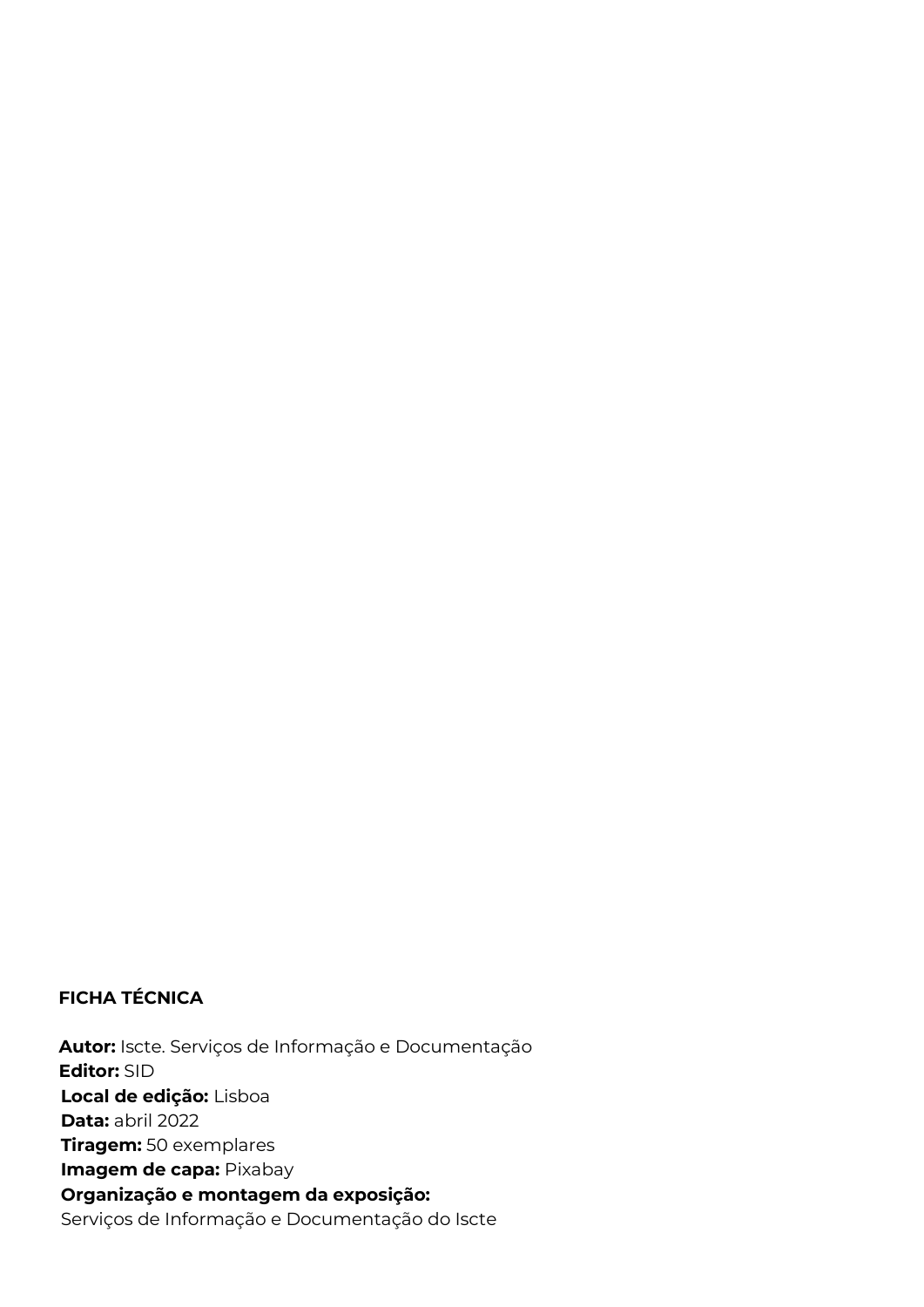### **NOTA INTRODUTÓRIA**

No mês em que se comemora o Dia Internacional do Multilateralismo e da Diplomacia para a Paz (24 de abril), e sublinhando a importância dos Direitos Humanos e da Assistência Humanitária como pilares consagrados na «Carta das Nações Unidas» e na «Declaração Universal dos Direitos Humanos», a Biblioteca do Iscte - Instituto Universitário de Lisboa, tem patente, de 4 a 30 de abril, uma exposição bibliográfica subordinada ao tema *Crise e Ajuda Humanitária*.

O núcleo documental é constituído por uma seleção de 70 obras (monografias, dissertações de mestrado e teses de doutoramento) da Biblioteca do Iscte.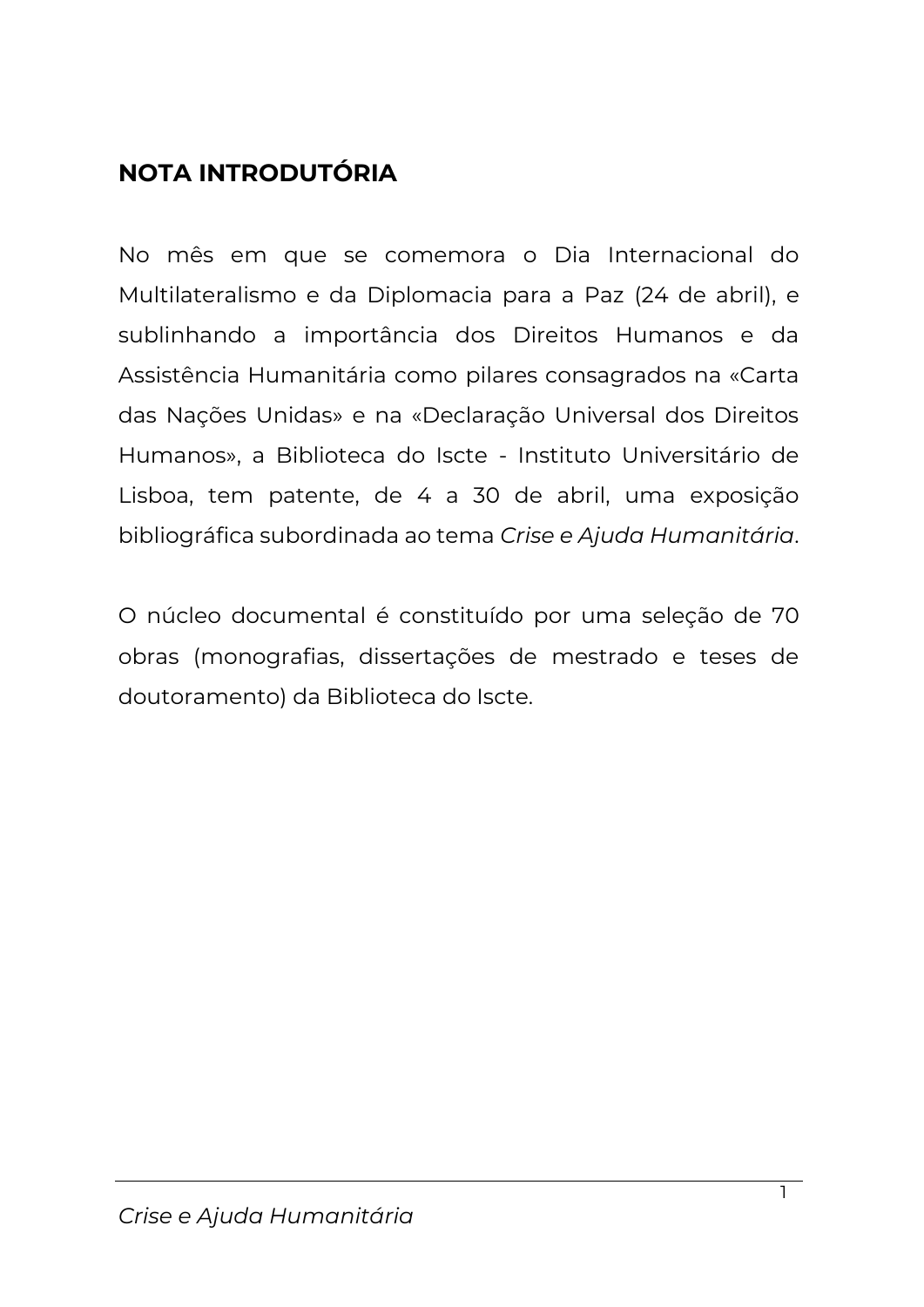### **MONOGRAFIAS**

- 1.AGIER, Michel, dir. ; LECADET, Clara, colab. [Un monde](https://catalogo.biblioteca.iscte-iul.pt/cgi-bin/koha/opac-detail.pl?biblionumber=91371)  [de camps.](https://catalogo.biblioteca.iscte-iul.pt/cgi-bin/koha/opac-detail.pl?biblionumber=91371) Paris : La Découverte, 2014. 422, [1] p. ISBN 9782707183224. EA.ASS 1 Mon
- 2.AGIER, Michel [Managing the undesirables : refugee](https://catalogo.biblioteca.iscte-iul.pt/cgi-bin/koha/opac-detail.pl?biblionumber=91313)  [camps and humanitarian government.](https://catalogo.biblioteca.iscte-iul.pt/cgi-bin/koha/opac-detail.pl?biblionumber=91313) Cambridge : Polity Press, 2011. X, 268 p. ISBN 9780745649023. S.153 AGI\*Man
- 3.ALDRICH, Daniel P. [Building resilience : social capital](https://catalogo.biblioteca.iscte-iul.pt/cgi-bin/koha/opac-detail.pl?biblionumber=88056)  [in post-disaster recovery.](https://catalogo.biblioteca.iscte-iul.pt/cgi-bin/koha/opac-detail.pl?biblionumber=88056) Chicago : The University of Chicago Press, 2012. 232 p. ISBN 9780226012889. S.205 ALD\*Bui
- 4.ARCHITECTURE FOR HUMANITY, ed. lit. [Design like](https://catalogo.biblioteca.iscte-iul.pt/cgi-bin/koha/opac-detail.pl?biblionumber=77306)  [you give a damn \[2\] : building change from the ground](https://catalogo.biblioteca.iscte-iul.pt/cgi-bin/koha/opac-detail.pl?biblionumber=77306)  [up.](https://catalogo.biblioteca.iscte-iul.pt/cgi-bin/koha/opac-detail.pl?biblionumber=77306) New York : Abrams, 2012. 334, [1] p. ISBN 9780810997028. AU.150 Des,1
- 5.ARCHITECTURE FOR HUMANITY, ed. lit. [Design like](https://catalogo.biblioteca.iscte-iul.pt/cgi-bin/koha/opac-detail.pl?biblionumber=74021)  [you give a damn : architectural responses to](https://catalogo.biblioteca.iscte-iul.pt/cgi-bin/koha/opac-detail.pl?biblionumber=74021)  [humanitarism crises.](https://catalogo.biblioteca.iscte-iul.pt/cgi-bin/koha/opac-detail.pl?biblionumber=74021) New York : Metropolis Books, 2006. 324 p. ISBN 9781933045252. AU.150 Des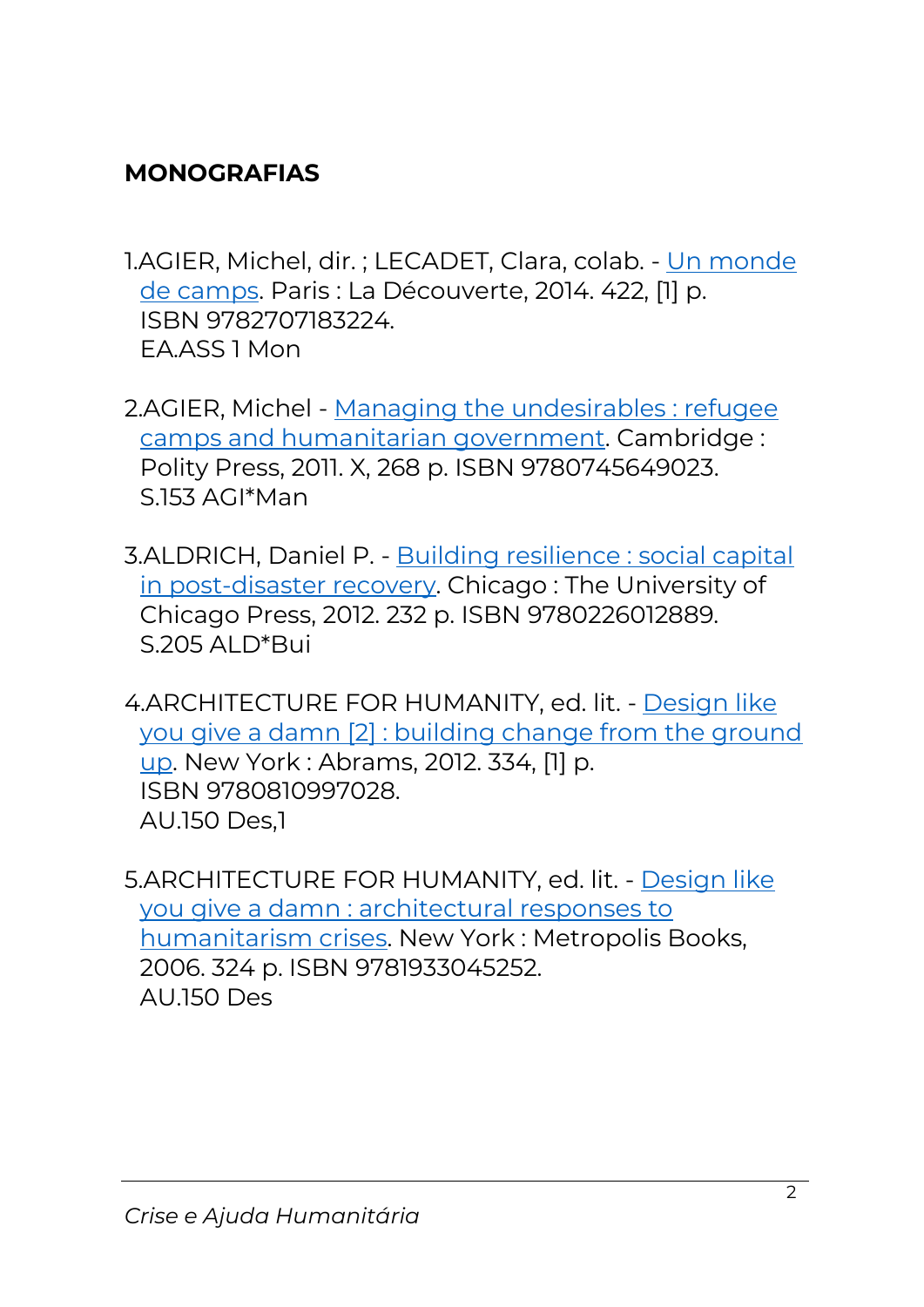6.BAAZ, Maria Eriksson ; STERN, Maria, co-aut. - [Sexual](https://catalogo.biblioteca.iscte-iul.pt/cgi-bin/koha/opac-detail.pl?biblionumber=83800)  [violence as a weapon of war? : perceptions,](https://catalogo.biblioteca.iscte-iul.pt/cgi-bin/koha/opac-detail.pl?biblionumber=83800)  [prescriptions, problems in the Congo and beyond.](https://catalogo.biblioteca.iscte-iul.pt/cgi-bin/koha/opac-detail.pl?biblionumber=83800) London : Zed Books, 2013. VII, 157 p. ISBN 9781780321639. EA.ACT 1 BAA\*Sex

7.BARNES, Sam - [Humanitarian aid coordination during](https://catalogo.biblioteca.iscte-iul.pt/cgi-bin/koha/opac-detail.pl?biblionumber=25549)  [war and peace in Mozambique 1985-1995.](https://catalogo.biblioteca.iscte-iul.pt/cgi-bin/koha/opac-detail.pl?biblionumber=25549) Mozambique : Nordiska Afrikainstitutet, 1998. 27 p. ISBN 9171064338. EA.AAU 1 BAR\*Hum

8.BARROW, Ondine, ed. lit. ; JENNINGS, Michael, ed. lit. - [The charitable impulse : NGOs and development in](https://catalogo.biblioteca.iscte-iul.pt/cgi-bin/koha/opac-detail.pl?biblionumber=41189)  [east and north-east Africa.](https://catalogo.biblioteca.iscte-iul.pt/cgi-bin/koha/opac-detail.pl?biblionumber=41189) Oxford : James Currey, 2001. [XIII], 210 p. ISBN 0852558554. EA.ASS 1 Cha,1

9.BONGERS, Erik - [Hidden disaster.](https://catalogo.biblioteca.iscte-iul.pt/cgi-bin/koha/opac-detail.pl?biblionumber=59291) Luxembourg : Publications Office of the European Union, 2010. 40, [1] p. ISBN 9789279133800. S.198 BON\*Hid

10.BRODY, Ralph; NAIR, Murali D., co-aut. - Effectively [managing and leading human service organizations.](https://catalogo.biblioteca.iscte-iul.pt/cgi-bin/koha/opac-detail.pl?biblionumber=98429)  London : Sage, 2014. 426 p. ISBN 9781412976459. G.170 BRO\*Eff 4ªed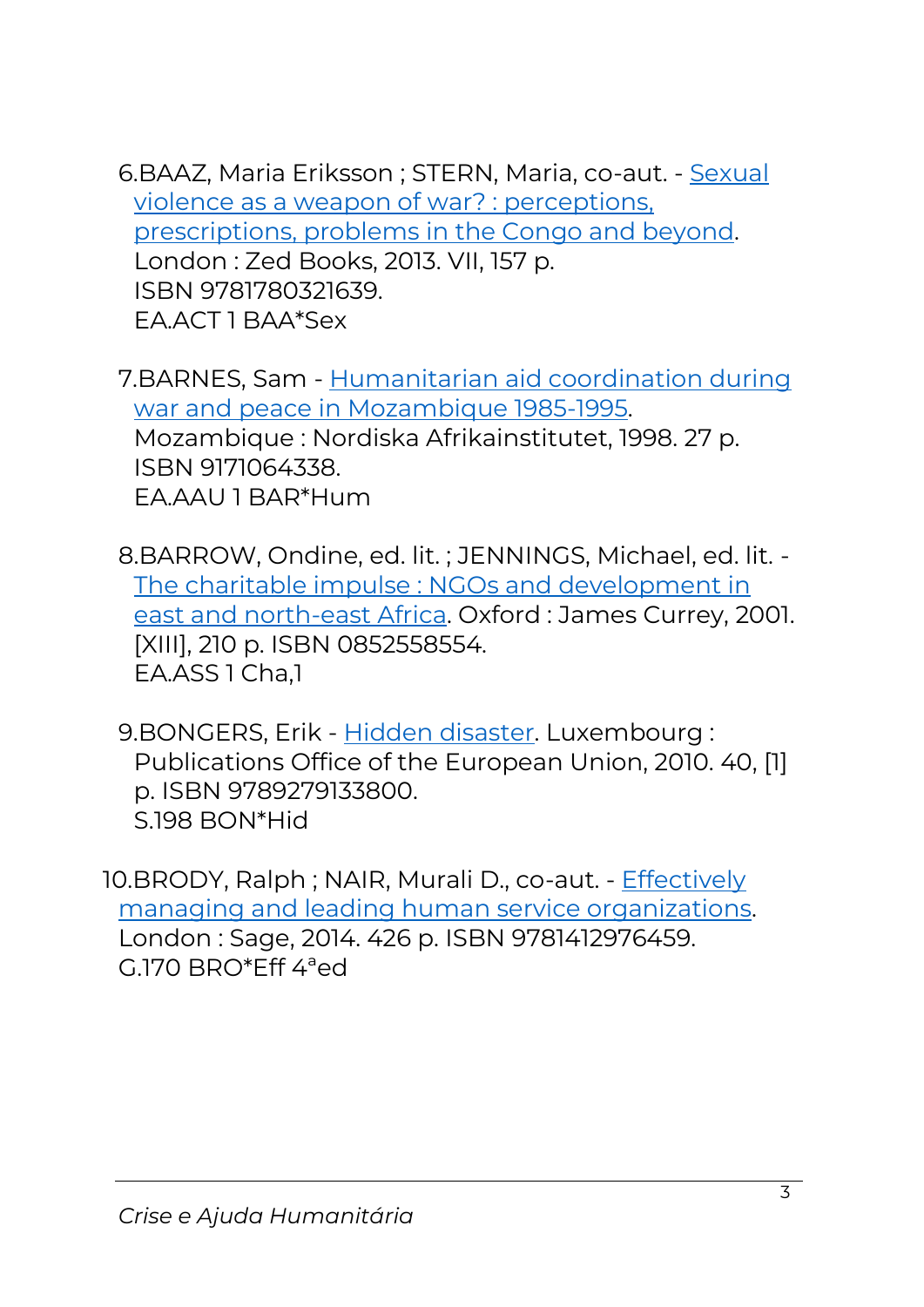- 11.CHAN, Emily Ying Yang [Public health humanitarian](https://catalogo.biblioteca.iscte-iul.pt/cgi-bin/koha/opac-detail.pl?biblionumber=112973)  [responses to natural disasters.](https://catalogo.biblioteca.iscte-iul.pt/cgi-bin/koha/opac-detail.pl?biblionumber=112973) New York : Routledge, 259 p. ISBN 9781315667218. [https://www.taylorfrancis.com/books/oa](https://www.taylorfrancis.com/books/oa-mono/10.4324/9781315667218/public-health-humanitarian-responses-natural-disasters-emily-ying-yang-chan)[mono/10.4324/9781315667218/public-health](https://www.taylorfrancis.com/books/oa-mono/10.4324/9781315667218/public-health-humanitarian-responses-natural-disasters-emily-ying-yang-chan)[humanitarian-responses-natural-disasters-emily-ying](https://www.taylorfrancis.com/books/oa-mono/10.4324/9781315667218/public-health-humanitarian-responses-natural-disasters-emily-ying-yang-chan)[yang-chan](https://www.taylorfrancis.com/books/oa-mono/10.4324/9781315667218/public-health-humanitarian-responses-natural-disasters-emily-ying-yang-chan) e-book
- 12.CHAN, Stephen ; VENÂNCIO, Moisés, co-aut. [War and](https://catalogo.biblioteca.iscte-iul.pt/cgi-bin/koha/opac-detail.pl?biblionumber=21241)  [peace in Mozambique.](https://catalogo.biblioteca.iscte-iul.pt/cgi-bin/koha/opac-detail.pl?biblionumber=21241) London : MacMillan Press, 1998. 207 p. ISBN 0333681455. EA.AAU 1 CHA\*War 2 ex.
- 13.CHRISTIE, Frances ; HANLON, Joseph, co-aut. [Mozambique and the great flood of 2000.](https://catalogo.biblioteca.iscte-iul.pt/cgi-bin/koha/opac-detail.pl?biblionumber=30808) Oxford : James Currey, 2001. XVI, 176 p. ISBN 0852558570. EA.AAU 2 CHR\*Moz 3 ex.
- 14.COLLIER, Paul [Os milhões da pobreza : por que](https://catalogo.biblioteca.iscte-iul.pt/cgi-bin/koha/opac-detail.pl?biblionumber=87055)  [motivo os países mais carenciados do mundo estão a](https://catalogo.biblioteca.iscte-iul.pt/cgi-bin/koha/opac-detail.pl?biblionumber=87055)  [ficar cada vez mais pobres?.](https://catalogo.biblioteca.iscte-iul.pt/cgi-bin/koha/opac-detail.pl?biblionumber=87055) Lisboa : Casa das Letras, 2010. 261 p. ISBN 9789724619668. E.120.2 COL\*Mil
- 15.COLLINSON, Sarah ; ELHAWARY, Samir, co-aut. [Humanitarian space : a review of trends and issues.](https://catalogo.biblioteca.iscte-iul.pt/cgi-bin/koha/opac-detail.pl?biblionumber=82831) London : Humanitary Policy Group, 2012. II, 29 p. ISBN 9781907288661. S.198 COL\*Hum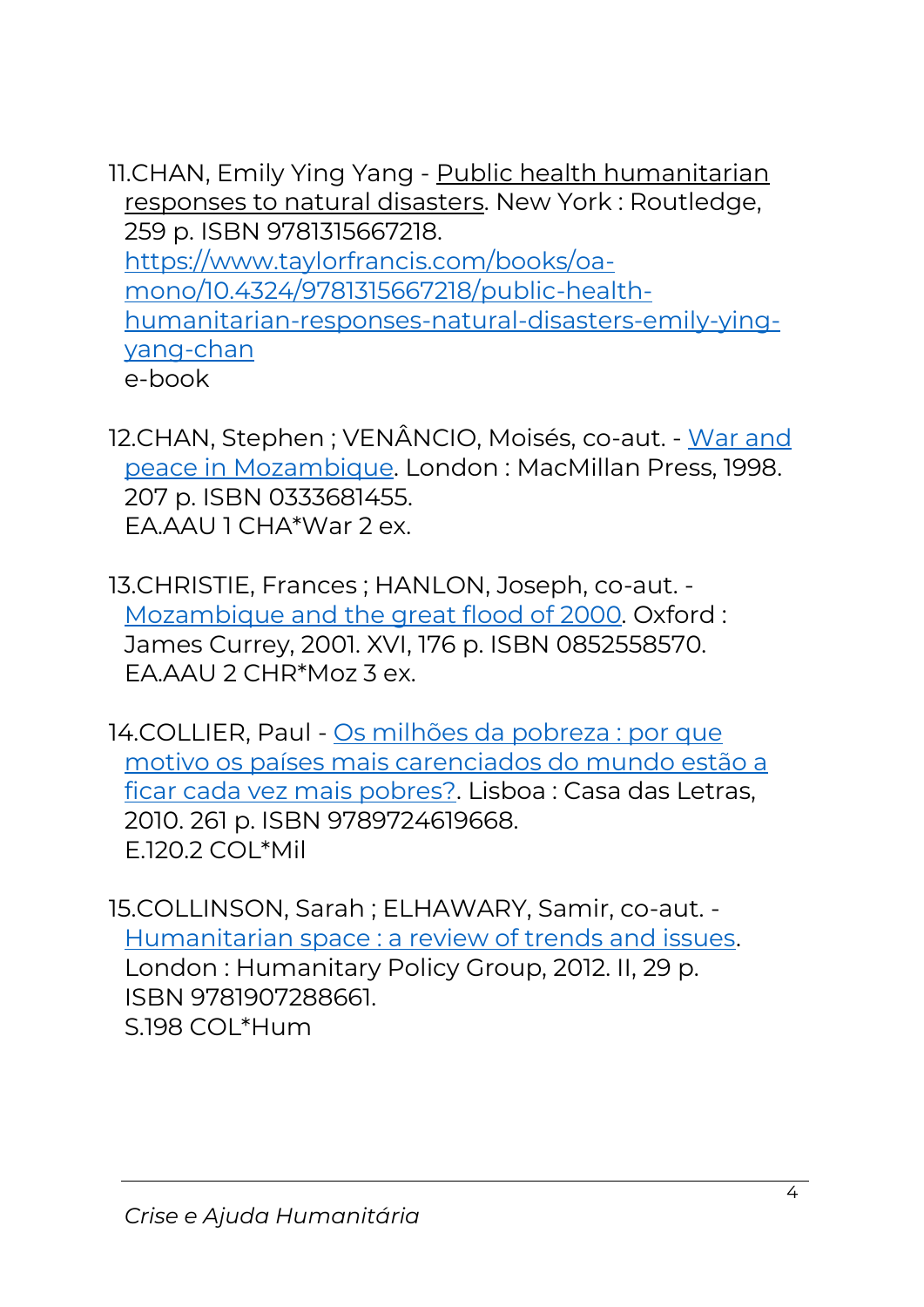16.COMITÉ INTERNACIONAL DA CRUZ VERMELHA - [Crianças soldados.](https://catalogo.biblioteca.iscte-iul.pt/cgi-bin/koha/opac-detail.pl?biblionumber=71451) Genéve : Comité Internacional da Cruz Vermelha, 2003. 15 p. D.141 CICV\*Cri 2 ex.

17.CRUZ ROJA ESPAÑOLA - [Colereando la paz : campaña](https://catalogo.biblioteca.iscte-iul.pt/cgi-bin/koha/opac-detail.pl?biblionumber=71439)  [de sensibilización sobre la infancia afectada por los](https://catalogo.biblioteca.iscte-iul.pt/cgi-bin/koha/opac-detail.pl?biblionumber=71439)  [conflictos armados.](https://catalogo.biblioteca.iscte-iul.pt/cgi-bin/koha/opac-detail.pl?biblionumber=71439) Madrid : Oficina Central de Cruz Roja Española, 2003. 119, [1] p. S.204 CRE\*Col

18.CRUZ ROJA JUVENTUD - [The humanitarian adventure](https://catalogo.biblioteca.iscte-iul.pt/cgi-bin/koha/opac-detail.pl?biblionumber=71431)  [of Red Cross.](https://catalogo.biblioteca.iscte-iul.pt/cgi-bin/koha/opac-detail.pl?biblionumber=71431) Madrid : Cruz Roja Juventud, 2000. 4 v. S.203 CRJ\*Hum v.1-4

19.CRUZ ROJA JUVENTUD - [Take part in the](https://catalogo.biblioteca.iscte-iul.pt/cgi-bin/koha/opac-detail.pl?biblionumber=71432)  [humanitarian adventure of Red Cross.](https://catalogo.biblioteca.iscte-iul.pt/cgi-bin/koha/opac-detail.pl?biblionumber=71432) Madrid : Cruz Roja Juventud, [200-?]. 1 cassete (VHS) : S.203 CRJ\*Hum,1 (Res)

20.DERMAN, Bill, ed. lit. ; HELLUM, Anne, ed. lit. ; SANDVIK, Kristin Bergtora, ed. lit. - [Worlds of human](https://catalogo.biblioteca.iscte-iul.pt/cgi-bin/koha/opac-detail.pl?biblionumber=83436)  [rights : the ambiguities of rights claiming in Africa.](https://catalogo.biblioteca.iscte-iul.pt/cgi-bin/koha/opac-detail.pl?biblionumber=83436) Leiden : Brill, 2013. XIII, 338 p. ISBN 9789004246478. EA.ASS 1 Wor

21.EVERILL, Bronwen, ed. lit. ; KAPLAN, Josiah, ed. lit. - [The](https://catalogo.biblioteca.iscte-iul.pt/cgi-bin/koha/opac-detail.pl?biblionumber=113550)  [history and practice of humanitarian intervention and](https://catalogo.biblioteca.iscte-iul.pt/cgi-bin/koha/opac-detail.pl?biblionumber=113550)  [aid in Africa.](https://catalogo.biblioteca.iscte-iul.pt/cgi-bin/koha/opac-detail.pl?biblionumber=113550) Houndmills : Palgrave Macmillan, 2013. 250 p. ISBN 9781349444199. EA.ASS 1 His,2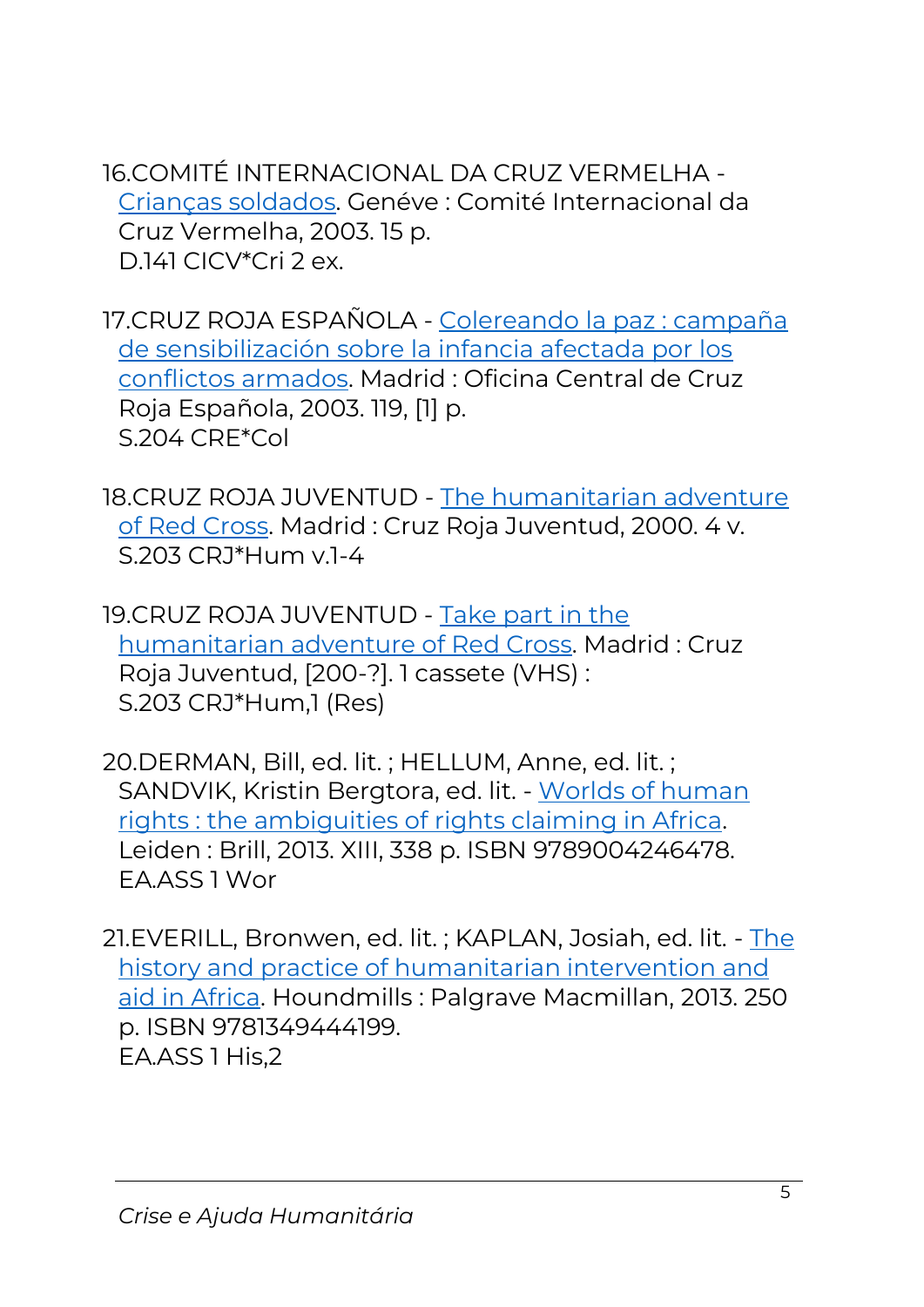- 2[2.Factos essenciais sobre as Nações Unidas : 2014.](https://catalogo.biblioteca.iscte-iul.pt/cgi-bin/koha/opac-detail.pl?biblionumber=92022) Nova Iorque : Departamento de Informação Pública das Nações Unidas, 2014. XXI, 300 p. ISBN 9789211012798. H.102 Fac
- 23.FASSIN, Didier, ed. lit. ; PANDOLFI, Mariella, ed. lit. [Contemporary states of emergency.](https://catalogo.biblioteca.iscte-iul.pt/cgi-bin/koha/opac-detail.pl?biblionumber=96009) New York : Zone Books, 2013. 403 p. ISBN 9781935408017. EA.AGR,1 Con,5 [ed. rev.]
- 24.FASSIN, Didier, ed. lit. ; PANDOLFI, Mariella, ed. lit. [Contemporary states of emergency : the politics of](https://catalogo.biblioteca.iscte-iul.pt/cgi-bin/koha/opac-detail.pl?biblionumber=73089)  [military and humanitarian interventions.](https://catalogo.biblioteca.iscte-iul.pt/cgi-bin/koha/opac-detail.pl?biblionumber=73089) New York : Zone Books, 2010. 403 p. ISBN 9781935408000. EA.AGR 1 Con,5
- 25.FREITAS, Raquel [Estudo sobre ajuda humanitária e](https://catalogo.biblioteca.iscte-iul.pt/cgi-bin/koha/opac-detail.pl?biblionumber=86859)  [de emergência em Portugal.](https://catalogo.biblioteca.iscte-iul.pt/cgi-bin/koha/opac-detail.pl?biblionumber=86859) Lisboa : Plataforma Portuguesa das ONGD, 2012. 68 p. ISBN 9789899571563. S.203 FRE\*Est 2 ex.
- 26.GINTY, Roger Mac, ed. lit. ; PETERSON, Jenny H., ed. lit. - [The Routledge companion to humanitarian action.](https://catalogo.biblioteca.iscte-iul.pt/cgi-bin/koha/opac-detail.pl?biblionumber=108507) London : Routledge, 2015. XXVII, 458 p. ISBN 9780415844420. S.203 Rou
- 27.HAJJAJ, Hassan, ed. lit. [Humanitaire là-bas?...Et travail](https://catalogo.biblioteca.iscte-iul.pt/cgi-bin/koha/opac-detail.pl?biblionumber=85070)  [social ici-bas?.](https://catalogo.biblioteca.iscte-iul.pt/cgi-bin/koha/opac-detail.pl?biblionumber=85070) Montpellier : Le Champ Social, 2012. 144 p. ISBN 9782918621126. S.202 Hum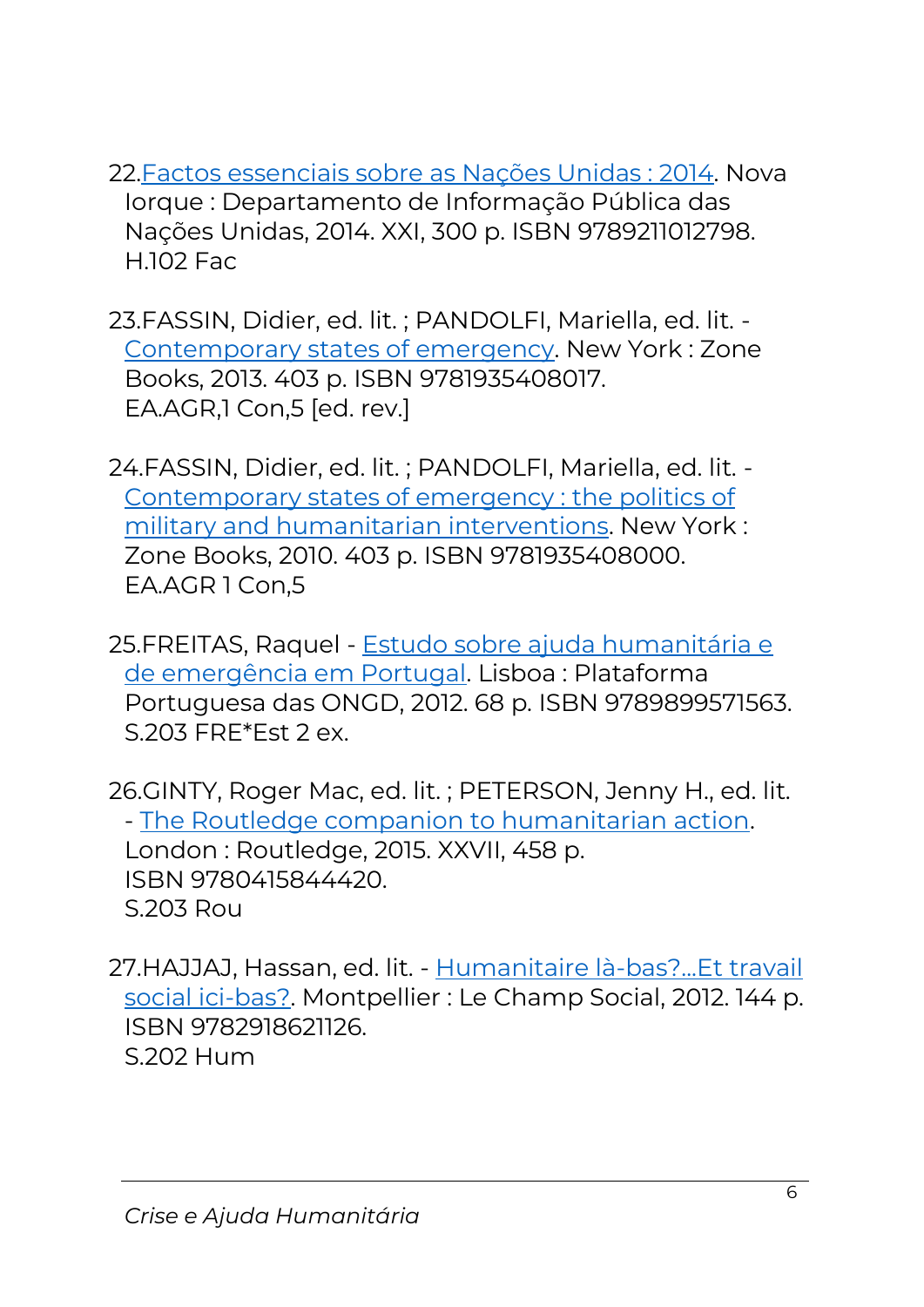- 28.HANATANI, Atsushi, ed. lit. ; GÓMEZ, Oscar A., ed. lit. ; KAWAGUCHI, Chigumi, ed. lit. - [Crisis management](https://catalogo.biblioteca.iscte-iul.pt/cgi-bin/koha/opac-detail.pl?biblionumber=108119)  [beyond the humanitarian-development nexus.](https://catalogo.biblioteca.iscte-iul.pt/cgi-bin/koha/opac-detail.pl?biblionumber=108119) London : Routledge, 2018. XXI, 234 p. ISBN 9780367504991. S.204 Cri,2
- 29.HANATANI, Atsushi ; GÓMEZ, Oscar A, co-aut. Crisis management beyond the humanitarian-development nexus. London ; New York : Routledge, 2018. 254 p. ISBN 9781351006828. [https://www.taylorfrancis.com/books/oa](https://www.taylorfrancis.com/books/oa-edit/10.4324/9781351006828/crisis-management-beyond-humanitarian-development-nexus-atsushi-hanatani-oscar-g%C3%B3mez-chigumi-kawaguchi)[edit/10.4324/9781351006828/crisis-management](https://www.taylorfrancis.com/books/oa-edit/10.4324/9781351006828/crisis-management-beyond-humanitarian-development-nexus-atsushi-hanatani-oscar-g%C3%B3mez-chigumi-kawaguchi)[beyond-humanitarian-development-nexus-atsushi](https://www.taylorfrancis.com/books/oa-edit/10.4324/9781351006828/crisis-management-beyond-humanitarian-development-nexus-atsushi-hanatani-oscar-g%C3%B3mez-chigumi-kawaguchi)[hanatani-oscar-g%C3%B3mez-chigumi-kawaguchi](https://www.taylorfrancis.com/books/oa-edit/10.4324/9781351006828/crisis-management-beyond-humanitarian-development-nexus-atsushi-hanatani-oscar-g%C3%B3mez-chigumi-kawaguchi) e-book
- 30.HEINTZE, Hans-Joachim, ed. lit. ; THIELBORGER, Pierre, ed. lit. - [International humanitarian action :](https://catalogo.biblioteca.iscte-iul.pt/cgi-bin/koha/opac-detail.pl?biblionumber=103701)  [NOHA textbook.](https://catalogo.biblioteca.iscte-iul.pt/cgi-bin/koha/opac-detail.pl?biblionumber=103701) Cham : Springer, 2018. IX, 529 p. ISBN 9783319791982. G.130 Int,2
- 31.HENCKAERTS, Jean-Marie [Estudo sobre o direito](https://catalogo.biblioteca.iscte-iul.pt/cgi-bin/koha/opac-detail.pl?biblionumber=71436)  [internacional humanitário consuetudinário : uma](https://catalogo.biblioteca.iscte-iul.pt/cgi-bin/koha/opac-detail.pl?biblionumber=71436)  [contribuição para a compreensão e respeito do direito](https://catalogo.biblioteca.iscte-iul.pt/cgi-bin/koha/opac-detail.pl?biblionumber=71436)  [dos conflitos armados.](https://catalogo.biblioteca.iscte-iul.pt/cgi-bin/koha/opac-detail.pl?biblionumber=71436) Lisboa : Cruz Vermelha Portuguesa, [200-?]. 36 p. D.141 HEN\*Est
- 32.INTERNATIONAL CRISIS GROUP, ed. lit. [Ending](https://catalogo.biblioteca.iscte-iul.pt/cgi-bin/koha/opac-detail.pl?biblionumber=51707)  [starvation as a weapon of war in Sudan.](https://catalogo.biblioteca.iscte-iul.pt/cgi-bin/koha/opac-detail.pl?biblionumber=51707) Brussels : International Crisis Group, 2002. 31 p. EA.AGR 1 ICG\*AR 54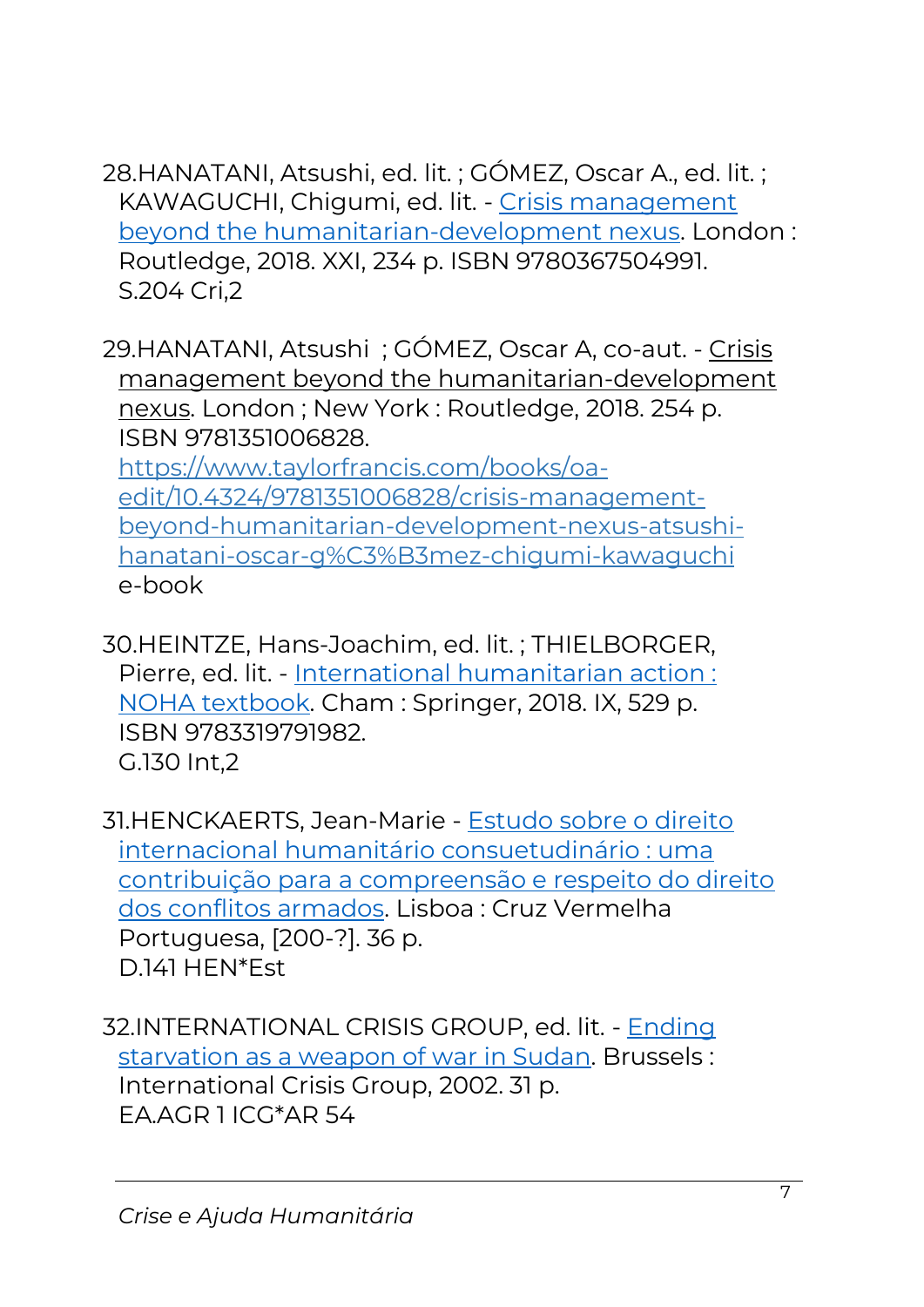33.INTERNATIONAL FEDERATION OF RED CROSS AND RED CRESCENT SOCIETIES - [World disasters report :](https://catalogo.biblioteca.iscte-iul.pt/cgi-bin/koha/opac-detail.pl?biblionumber=64971)  [focus on discrimination.](https://catalogo.biblioteca.iscte-iul.pt/cgi-bin/koha/opac-detail.pl?biblionumber=64971) Geneva : International Federation of Red Cross and Red Crescent Societies, 2007. 238 p. ISBN 9291391263. S.202 IFRCRS\*Wor 2 ex.

34.KATHINA, Monica, ed. lit. ; SUHRKE, Astri, ed. lit. - [Eroding local capacity : international humanitarian](https://catalogo.biblioteca.iscte-iul.pt/cgi-bin/koha/opac-detail.pl?biblionumber=40247)  [action in Africa.](https://catalogo.biblioteca.iscte-iul.pt/cgi-bin/koha/opac-detail.pl?biblionumber=40247) Uppsala : Nordiska Afrikainstitutet, 2002. 203 p. ISBN 9171065024. EA.ASS 1 Ero

35.KINEALY, Christine - [Charity and the great hunger in](https://catalogo.biblioteca.iscte-iul.pt/cgi-bin/koha/opac-detail.pl?biblionumber=88124)  [Ireland : the kindness of strangers.](https://catalogo.biblioteca.iscte-iul.pt/cgi-bin/koha/opac-detail.pl?biblionumber=88124) London : Bloomsbury, 2013. 411 p. ISBN 9781441146489. H.123(4) KIN\*Cha

36.LOANE, Geoff, ed. lit. ; SCHÜMER, Tanja, ed. lit. - [The](https://catalogo.biblioteca.iscte-iul.pt/cgi-bin/koha/opac-detail.pl?biblionumber=51822)  [wider impact of humanitarian assistance : the case of](https://catalogo.biblioteca.iscte-iul.pt/cgi-bin/koha/opac-detail.pl?biblionumber=51822)  [Sudan and the implications for European Union policy.](https://catalogo.biblioteca.iscte-iul.pt/cgi-bin/koha/opac-detail.pl?biblionumber=51822)  Baden : Nomos Verlagsgesellschaft, 2000. 213 p. ISBN 378906514. EA.CAF 1 Wid

37.LOANE, Geoff, ed. lit. ; MOYROUD, Céline, ed. lit. - [Tracing unintended consequences of humanitatian](https://catalogo.biblioteca.iscte-iul.pt/cgi-bin/koha/opac-detail.pl?biblionumber=48834)  [assistance : the case of Sudan.](https://catalogo.biblioteca.iscte-iul.pt/cgi-bin/koha/opac-detail.pl?biblionumber=48834) Baden : Nomos Verlagsgesellschaft, 2001. 91 p. ISBN 3789072338. EA.CAF 1 Tra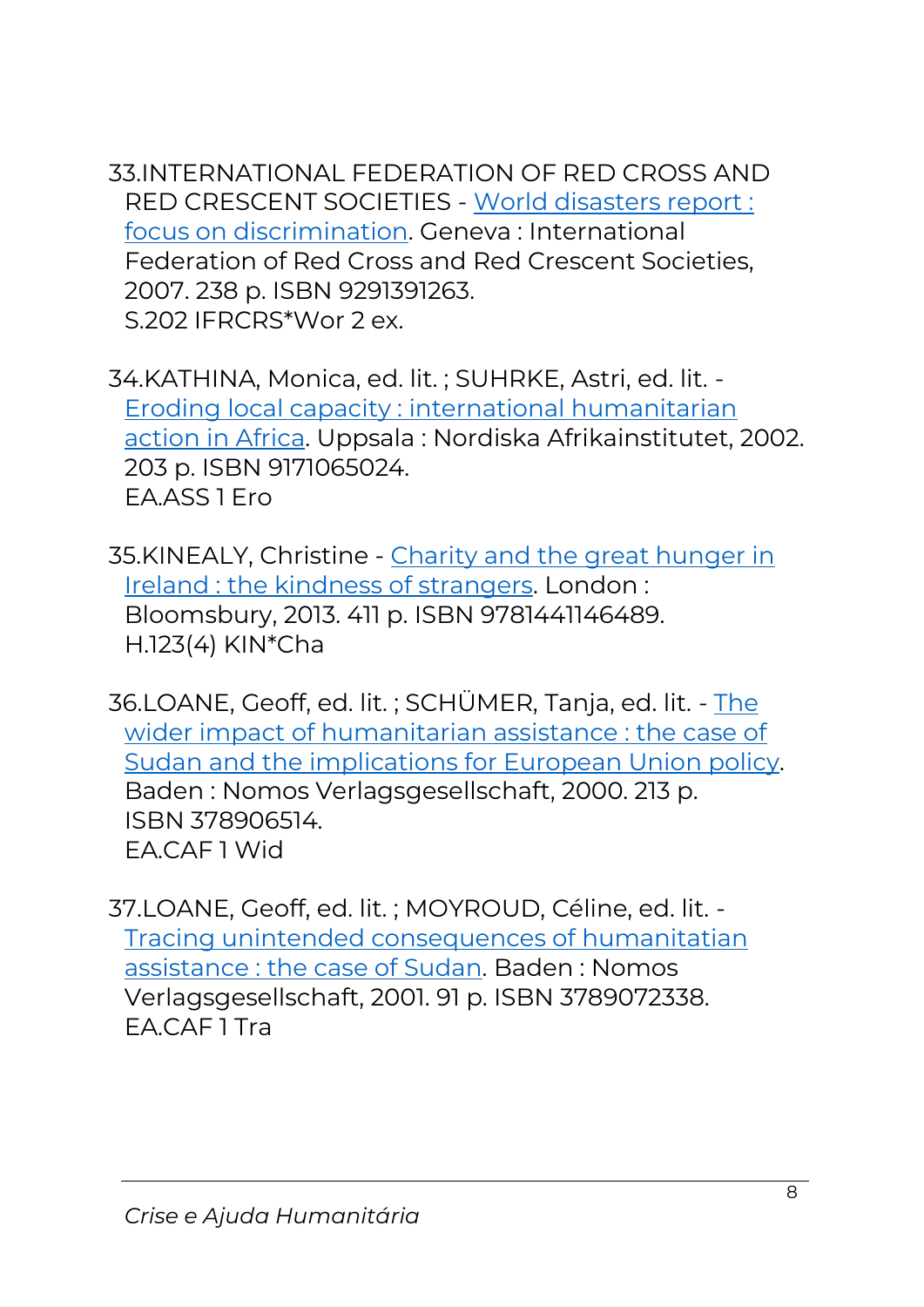38.MACHEL, Graça - [Impacto dos conflitos armados nas](https://catalogo.biblioteca.iscte-iul.pt/cgi-bin/koha/opac-detail.pl?biblionumber=16550)  [crianças : relatório.](https://catalogo.biblioteca.iscte-iul.pt/cgi-bin/koha/opac-detail.pl?biblionumber=16550) Lisboa : Conselho Português para os Refugiados, 1997. 68 p. - No seguimento da Resolução 48/157 da Assembleia Geral das Nações Unidas, Doc. A/51/306 de 28 de Agosto de 1996. S.203 MAC\*Imp

39.NEWSOME, Charley J., ed. lit. ; HERRON, Hellen I., ed. lit. - [Humanitarian crisis and response in the horn of](https://catalogo.biblioteca.iscte-iul.pt/cgi-bin/koha/opac-detail.pl?biblionumber=83585)  [Africa.](https://catalogo.biblioteca.iscte-iul.pt/cgi-bin/koha/opac-detail.pl?biblionumber=83585) New York : Nova Science Publishers, 2012. XI, 187 p. ISBN 9781619425408. EA.CAF 1 Hum

40.O'SULLIVAN, Michael, ed. lit. ; SÍOCHÁIN, Séamas Ó, ed. lit. - [The eyes of another race : Roger Casement's Congo](https://catalogo.biblioteca.iscte-iul.pt/cgi-bin/koha/opac-detail.pl?biblionumber=52141)  [report and 1903 diary.](https://catalogo.biblioteca.iscte-iul.pt/cgi-bin/koha/opac-detail.pl?biblionumber=52141) Dublin : University College Dublin Press, 2003. XVI, 350 p. ISBN 1900621991. EA.ACT 6 Eye

41.OLIVEIRA, Pedro Aires, ed. lit. - [Sociedade das nações](https://catalogo.biblioteca.iscte-iul.pt/cgi-bin/koha/opac-detail.pl?biblionumber=107253)  [\(1920-1946\) : promessas e legados.](https://catalogo.biblioteca.iscte-iul.pt/cgi-bin/koha/opac-detail.pl?biblionumber=107253) Lisboa : Biblioteca Nacional de Portugal, 2020. [8], 246 p. ISBN 9789725656686. H.123(0) Soc

42.PAYNE, Lina - [Rebuilding communities in a refugee](https://catalogo.biblioteca.iscte-iul.pt/cgi-bin/koha/opac-detail.pl?biblionumber=27354)  [settlement : a casebook from Uganda.](https://catalogo.biblioteca.iscte-iul.pt/cgi-bin/koha/opac-detail.pl?biblionumber=27354) London : Oxfam GB, 1996. X, 190 p. ISBN 0855983949. EA.AOR 1 PAY\*Reb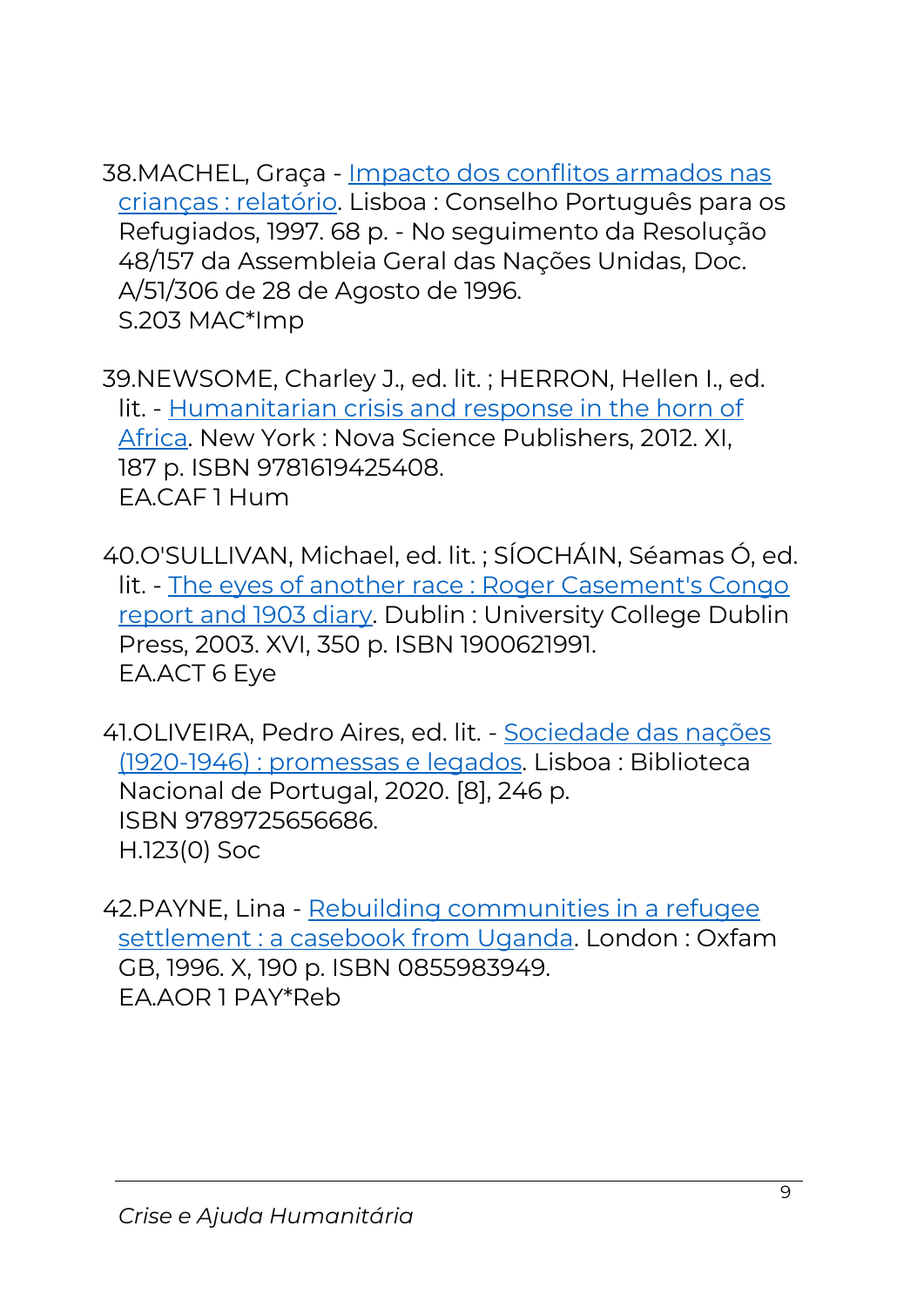43.PÉREZ DE ARMIÑO, Karlos ; ZIRION, Iker, co-aut. - [La](https://catalogo.biblioteca.iscte-iul.pt/cgi-bin/koha/opac-detail.pl?biblionumber=71233)  [acción humanitaria como instrumento para la](https://catalogo.biblioteca.iscte-iul.pt/cgi-bin/koha/opac-detail.pl?biblionumber=71233)  [construcción de la paz : herramientas, potencialidades y](https://catalogo.biblioteca.iscte-iul.pt/cgi-bin/koha/opac-detail.pl?biblionumber=71233)  [críticas.](https://catalogo.biblioteca.iscte-iul.pt/cgi-bin/koha/opac-detail.pl?biblionumber=71233) Bilbao : HEGOA, 2010. 55 p. EA.AGR 1 PER\*Acc

44.PINA, Teresa - [Direitos humanos : o que está por fazer](https://catalogo.biblioteca.iscte-iul.pt/cgi-bin/koha/opac-detail.pl?biblionumber=103586)  [no século XXI.](https://catalogo.biblioteca.iscte-iul.pt/cgi-bin/koha/opac-detail.pl?biblionumber=103586) Lisboa : Temas e Debates - Cículo de Leitores, 2018. 322 p. ISBN 9789896445317. https://repositorio.iscte-iul.pt/handle/10071/9161 D.121.1 PIN\*Dir

45.PRATA, Cristina dos Reis ; RABÃO, Lúcio Pedro, co-aut. - [Missão : Salvar.](https://catalogo.biblioteca.iscte-iul.pt/cgi-bin/koha/opac-detail.pl?biblionumber=37008) Palmela : Câmara Municipal, 2004. 173 p. ISBN 9728497342. H.102 PRA\*Mis

46.ROBINSON, Piers - [The CNN effect : the myth of news,](https://catalogo.biblioteca.iscte-iul.pt/cgi-bin/koha/opac-detail.pl?biblionumber=37510)  [foreign policy and](https://catalogo.biblioteca.iscte-iul.pt/cgi-bin/koha/opac-detail.pl?biblionumber=37510) intervention. London : Routledge, 2002. 177 p. ISBN 0415259053. S.133.3 ROB\*Cnn

47.RODRIGUES, Maria de Lurdes, ed. lit. ; GUERREIRO, Maria das Dores, ed. lit. ; MARTINS, Ana Lúcia, ed. lit. - [Conferências do ISCTE : ação humanitária.](https://catalogo.biblioteca.iscte-iul.pt/cgi-bin/koha/opac-detail.pl?biblionumber=105786) Lisboa : Editora Mundos Sociais, 2020. VI, 180 p. ISBN 9789898536716. S.203 Con,1 2 ex.

48.RULLANTI, Giuseppe - [La recherche-action au service](https://catalogo.biblioteca.iscte-iul.pt/cgi-bin/koha/opac-detail.pl?biblionumber=48367)  [de l'auto-développement.](https://catalogo.biblioteca.iscte-iul.pt/cgi-bin/koha/opac-detail.pl?biblionumber=48367) Paris : L'Harmattan, 2005. 145 p. ISBN 274759808X. EA.ASS 1 RUL\*Rec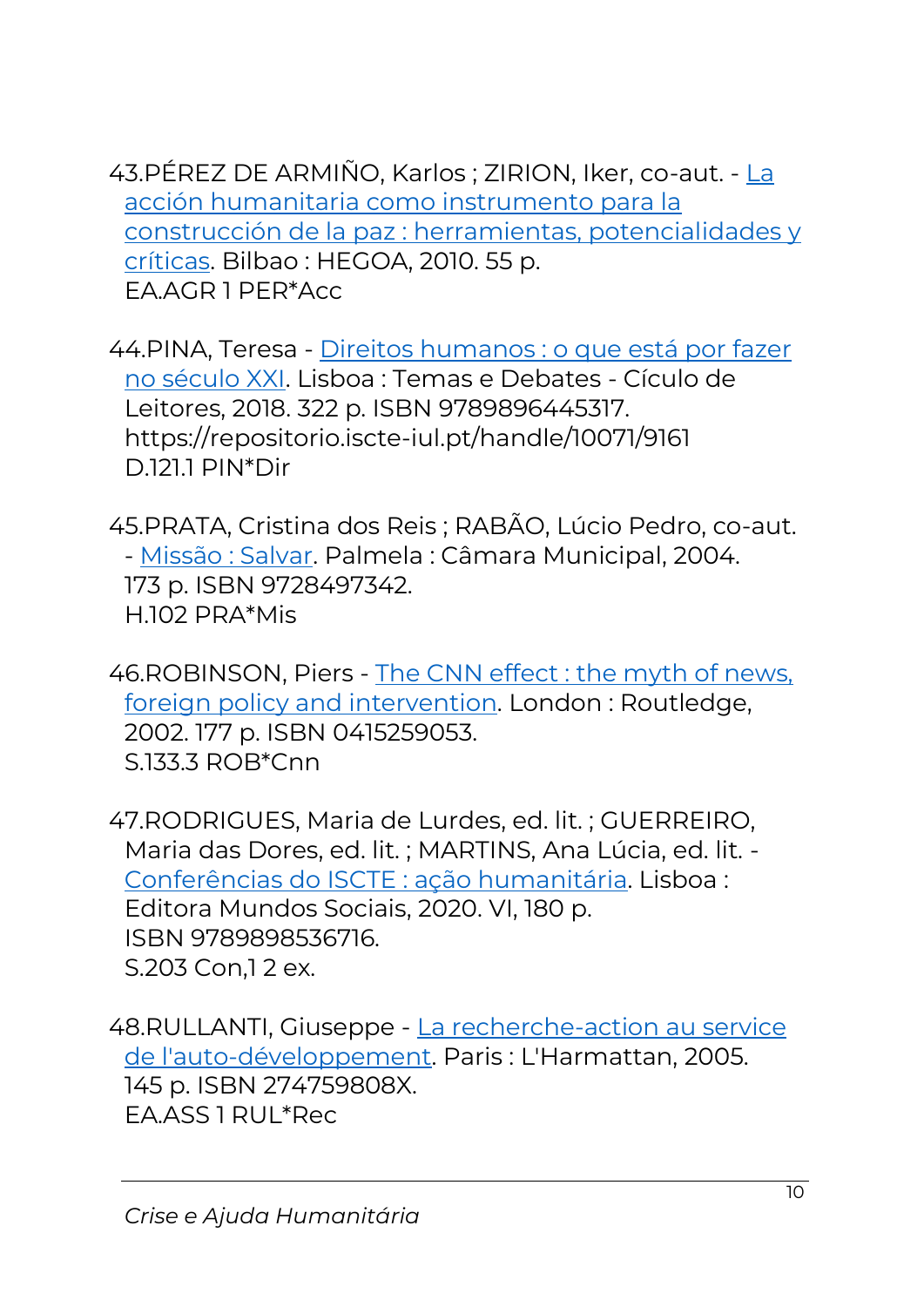49.RUTHERFORD, Kenneth R. - [Humanitarianism under](https://catalogo.biblioteca.iscte-iul.pt/cgi-bin/koha/opac-detail.pl?biblionumber=53825)  [fire : the US and UN intervention in Somalia.](https://catalogo.biblioteca.iscte-iul.pt/cgi-bin/koha/opac-detail.pl?biblionumber=53825) Sterling : Kumarian Press, 2008. XIX, 215 p. ISBN 9781565492608. EA.CAF 1 RUT\*Hum

50.SODERLUND, Walter C., co-aut. - [Humanitarian crises](https://catalogo.biblioteca.iscte-iul.pt/cgi-bin/koha/opac-detail.pl?biblionumber=52990)  [and intervention : reassessing the impact of mass](https://catalogo.biblioteca.iscte-iul.pt/cgi-bin/koha/opac-detail.pl?biblionumber=52990)  [media.](https://catalogo.biblioteca.iscte-iul.pt/cgi-bin/koha/opac-detail.pl?biblionumber=52990) Sterling : Kumarian Press, 2008. 335 p. ISBN 9781565492615. S.133 Hum,1

51.STEDMAN, Stephen John, ed. lit. ; TANNER, Fred, ed. lit. - [Refugee manipulation : war, politics, and the abuse of](https://catalogo.biblioteca.iscte-iul.pt/cgi-bin/koha/opac-detail.pl?biblionumber=52305)  [human suffering.](https://catalogo.biblioteca.iscte-iul.pt/cgi-bin/koha/opac-detail.pl?biblionumber=52305) Washington : Brookings Institution Press, 2003. XII, 202 p. ISBN 0815780915. EA.ASS 1 Ref

52.SYNGE, Richard - [Mozambique : UN](https://catalogo.biblioteca.iscte-iul.pt/cgi-bin/koha/opac-detail.pl?biblionumber=16551) peacekeeping in [action 1922-94.](https://catalogo.biblioteca.iscte-iul.pt/cgi-bin/koha/opac-detail.pl?biblionumber=16551) Washington : United States Institute of Peace Press, 1997. XXI, 221 p. ISBN 1878379690. EA.AAU 1 SYN\*Moz 2 ex.

53.THE COMMISSION FOR AFRICA - Our [common](https://catalogo.biblioteca.iscte-iul.pt/cgi-bin/koha/opac-detail.pl?biblionumber=44556)  [interest : an argument.](https://catalogo.biblioteca.iscte-iul.pt/cgi-bin/koha/opac-detail.pl?biblionumber=44556) London : Penguin Book, 2005. 184 p. ISBN 0141024682. EA.AGR 1 GEL\*Our

54.TOMASINI, Rolando ; WASSENHOVE, Luk Van, co-aut. - [Humanitarian logistics.](https://catalogo.biblioteca.iscte-iul.pt/cgi-bin/koha/opac-detail.pl?biblionumber=72993) Hampshire : Palgrave Macmillan. XIII, 178 p. ISBN 9780230205758. EA.AGR 1 TOM\*Hum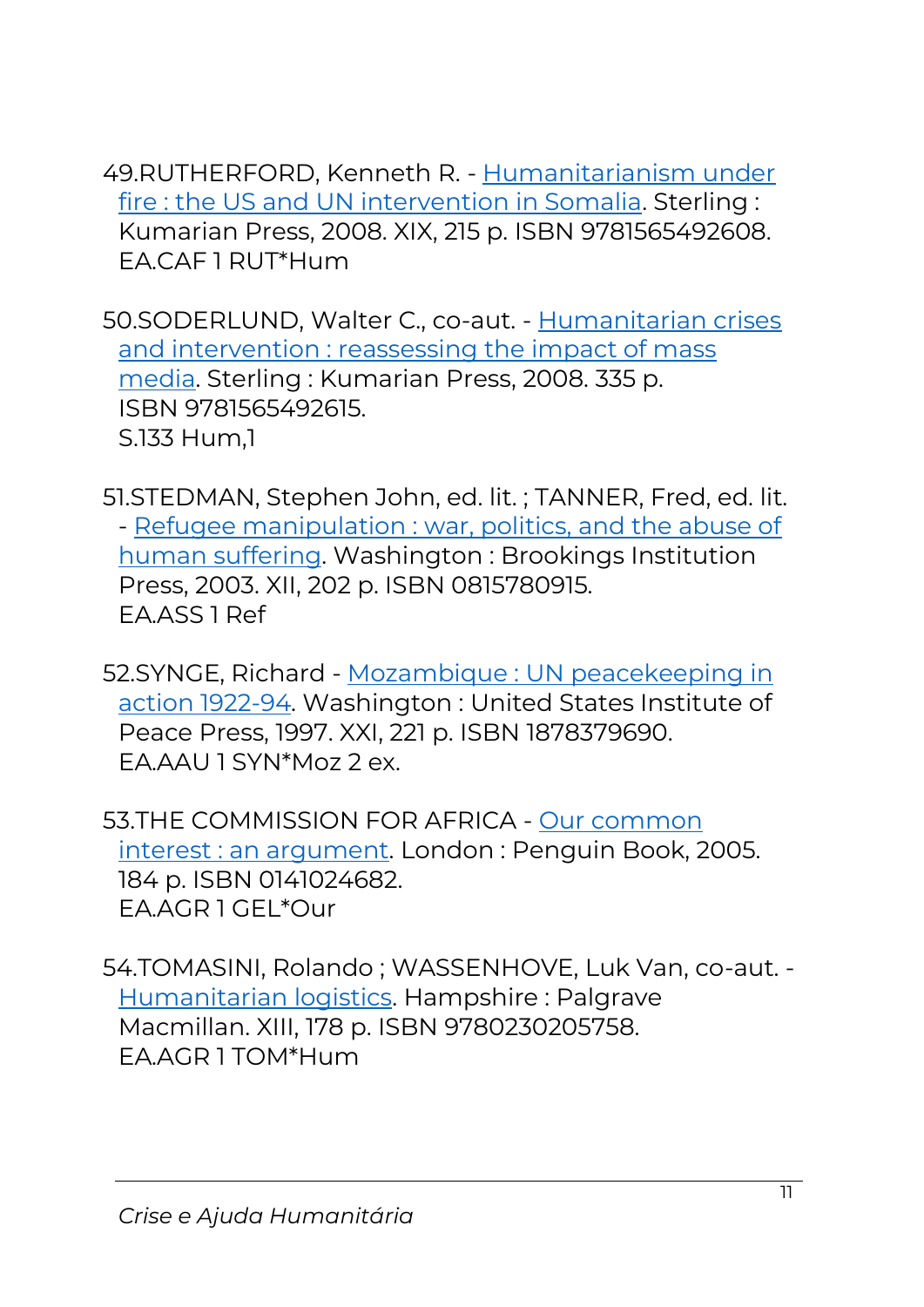55.VILLA, Sebastián, ed. lit. - [Decision-making in](https://catalogo.biblioteca.iscte-iul.pt/cgi-bin/koha/opac-detail.pl?biblionumber=103700)  [humanitarian operations : strategy, behavior and](https://catalogo.biblioteca.iscte-iul.pt/cgi-bin/koha/opac-detail.pl?biblionumber=103700)  [dynamics.](https://catalogo.biblioteca.iscte-iul.pt/cgi-bin/koha/opac-detail.pl?biblionumber=103700) Cham : Palgrave-Macmillan, 2019. XXIV, 317 p. ISBN 9783319915081. G.130 Dec

56.WEISSMAN, Fabrice, ed. lit. ; HOMOLKA, Vincent, trad. ; LEVERDIER, Roger, trad. ; TERRY, Fiona, trad. - [In the](https://catalogo.biblioteca.iscte-iul.pt/cgi-bin/koha/opac-detail.pl?biblionumber=41854)  [shadows of "just wars" : violence, politics and](https://catalogo.biblioteca.iscte-iul.pt/cgi-bin/koha/opac-detail.pl?biblionumber=41854)  [humanitarian action.](https://catalogo.biblioteca.iscte-iul.pt/cgi-bin/koha/opac-detail.pl?biblionumber=41854) London : Hurst, 2004. [XII], 372 p. ISBN 1850657378. EA.AGR 1 In 2 ex.

## **TESES E DISSERTAÇÕES**

1.AGOSTINHO, Ana Filipa Bento - A importância da logística nas emergências humanitárias. Lisboa : [s.n.], 2014. 67 p. - Dissertação de mestrado em Gestão de Serviços de Saúde, Departamento de Marketing, Operações e Gestão Geral, ISCTE Instituto Universitário de Lisboa, 2014.

<http://hdl.handle.net/10071/8954> G.103 AGO\*Imp

2.ALBUQUERQUE, João Duarte - O direito de intervenção humanitária : o genocídio na Bósnia e no Ruanda. Lisboa : [s.n.], 2010. 123, [4] p. - Dissertação de Mestrado em História, Defesa e Relações Internacionais, ISCTE Instituto Universitário de Lisboa, 2010.

<http://hdl.handle.net/10071/3980> H.103 ALB\*Dir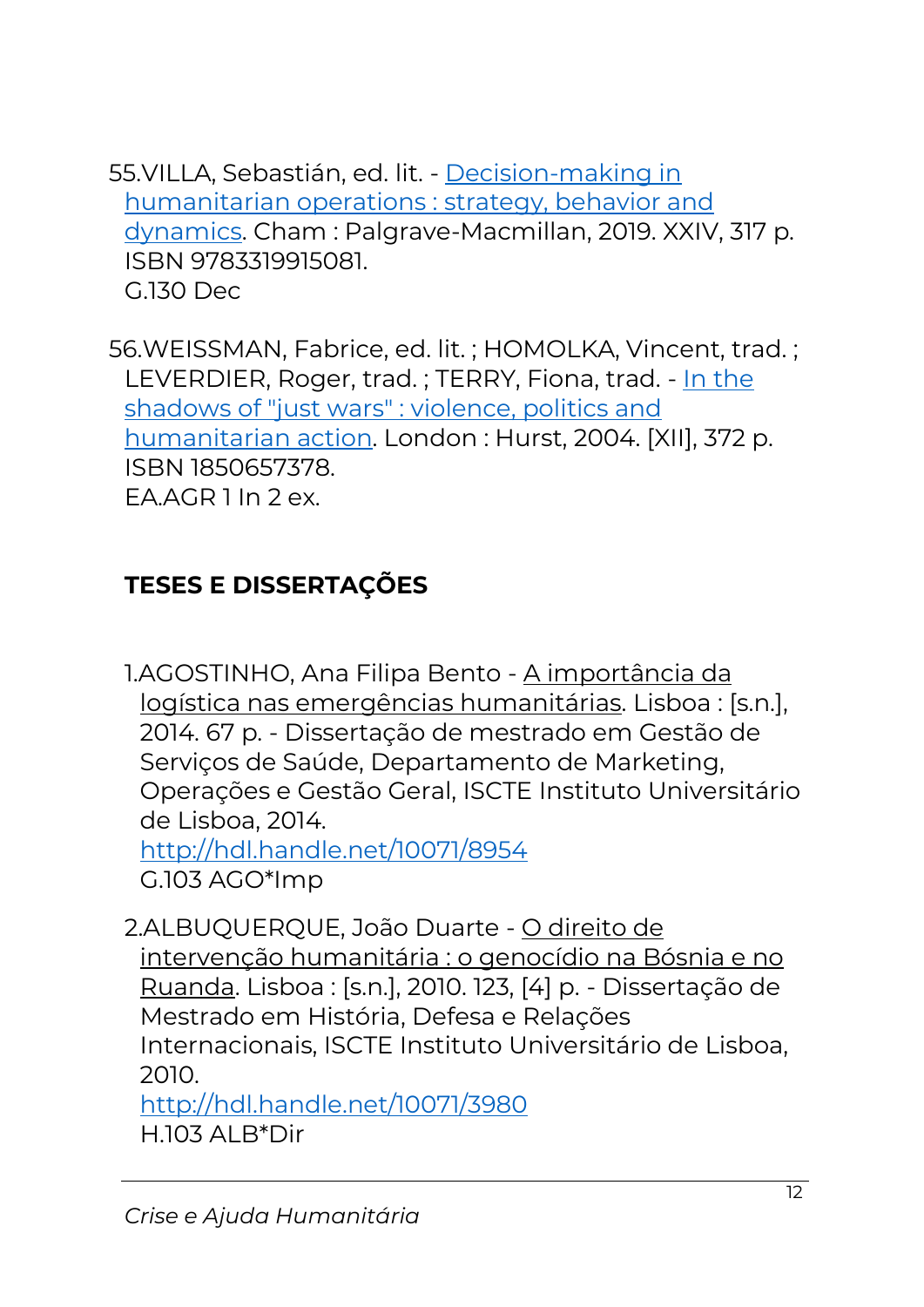3.AMARAL, Fábio Alexandre da Costa Silvares - Falência humanitária na Venezuela e as repercussões regionais e internacionais de uma crise multidimensional. Lisboa : [s.n.], 2020. - Dissertação de mestrado em Estudos internacionais. <http://hdl.handle.net/10071/21130>

S.103 AMA\*Fal

4.CARDOSO, Marta Marinho Dias - The syrian refugee crisis and the humanitarian response in Lebanon : refugee protection and adoption of negative coping mechanisms. Lisboa : [s.n.], 2018. X, 74 p. - Dissertação de mestrado em Estudos Internacionais, ISCTE Instituto Universitário de Lisboa, 2018. <http://hdl.handle.net/10071/17603> S.103 CAR\*Syr

5.DEUS, Susana Isabel Querido dos Passos de - Violência sexual na cidade de Guatemala : a acção de médicos sem fronteiras. Lisboa : [s.n.], 2013. 47 p. - Trabalho de projeto, mestrado em Desenvolvimento, Diversidades Locais e Desafios Mundiais, Departamento de Economia Política, ISCTE Instituto Universitário de Lisboa, 2013.

<http://hdl.handle.net/10071/6996> S.103 DEU\*Vio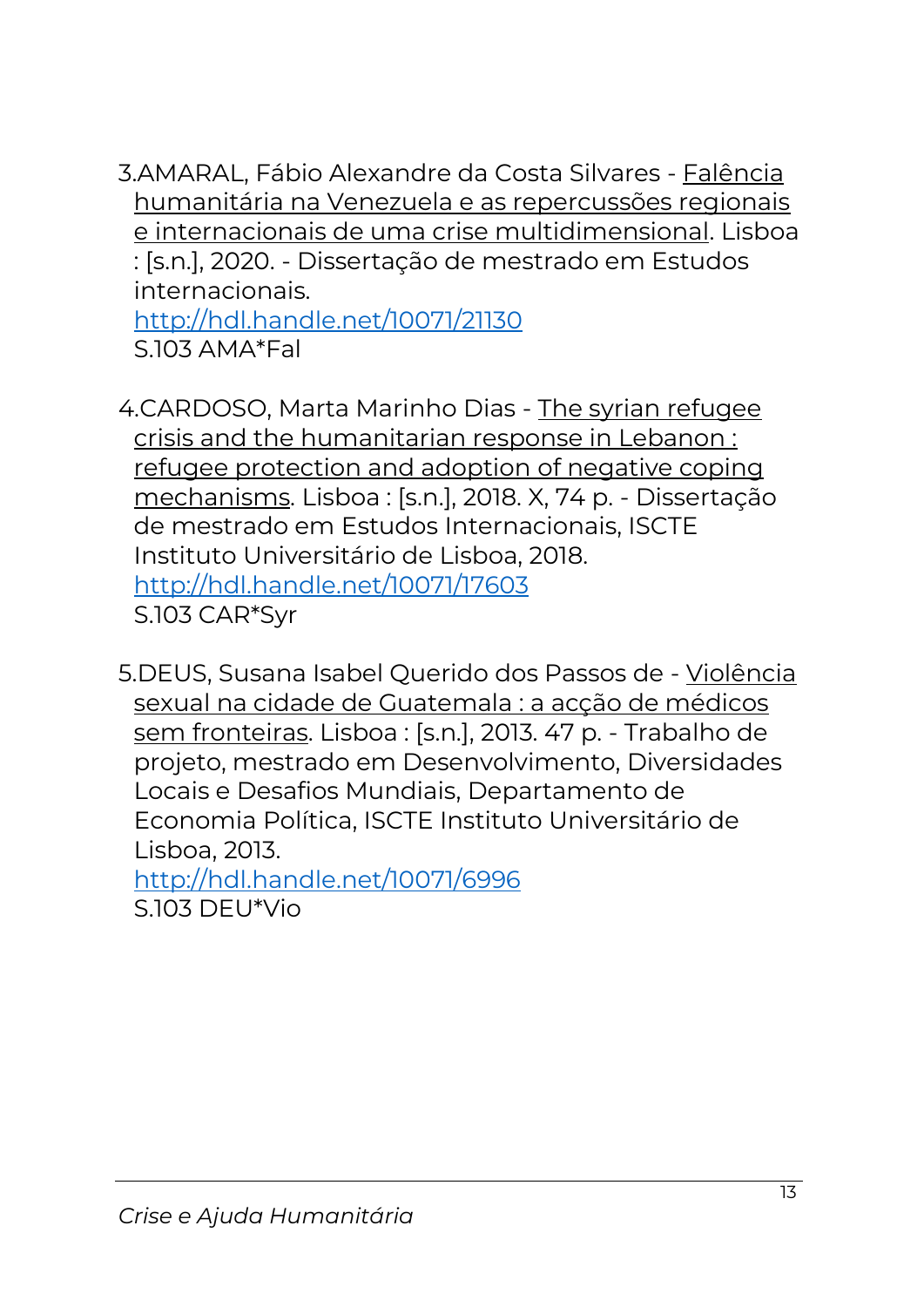6.DIAS, Maria Madalena Castelo Branco de Vasconcelos - How can the use of technology improve the human conditions of refugee camps across european borders?. Lisboa : [s.n.], 2018. X, 82 f. - Dissertação de mestrado em Gestão de Serviços e da Tecnologia, ISCTE Instituto Universitário de Lisboa, 2018. <http://hdl.handle.net/10071/18311> G.103 DIA\*How,1

7.FERNANDES, Cátia Alexandra da Silva - Solidariedade prática. Lisboa : [s.n.], 2015. 83, XIV p. - Dissertação de mestrado em Estudos Africanos, Departamento de Ciência Política e Políticas Públicas, ISCTE Instituto Universitário de Lisboa, 2015. <http://hdl.handle.net/10071/10981> EA.03 FER\*Sol

8.FERNANDES, Luís Pasadas - Logística humanitária : redefinição de processos logísticos do Banco Alimentar Contra a Fome de Lisboa. Lisboa : [s.n.], 2013. 77 p. - Dissertação de mestrado em Gestão, ISCTE Instituto Universitário de Lisboa, 2013. <https://hdl.handle.net/10071/8582> G.103 FER\*Log,1

9.FURTADO, Paulo Roberto de Alencar Araripe - [A](https://catalogo.biblioteca.iscte-iul.pt/cgi-bin/koha/opac-detail.pl?biblionumber=39303)  [missão da Organização das Nações Unidas de](https://catalogo.biblioteca.iscte-iul.pt/cgi-bin/koha/opac-detail.pl?biblionumber=39303)  estabilização do Haiti - [Minustah-2004 e as operações](https://catalogo.biblioteca.iscte-iul.pt/cgi-bin/koha/opac-detail.pl?biblionumber=39303)  [de paz : mudança de paradigma?.](https://catalogo.biblioteca.iscte-iul.pt/cgi-bin/koha/opac-detail.pl?biblionumber=39303) Lisboa : [s.n.], 2006. 121 p. - Dissertação de mestrado em Política Internacional e Resolução de Conflitos, Universidade de Coimbra - FEUC, 2006. S.103 FUR\*Mis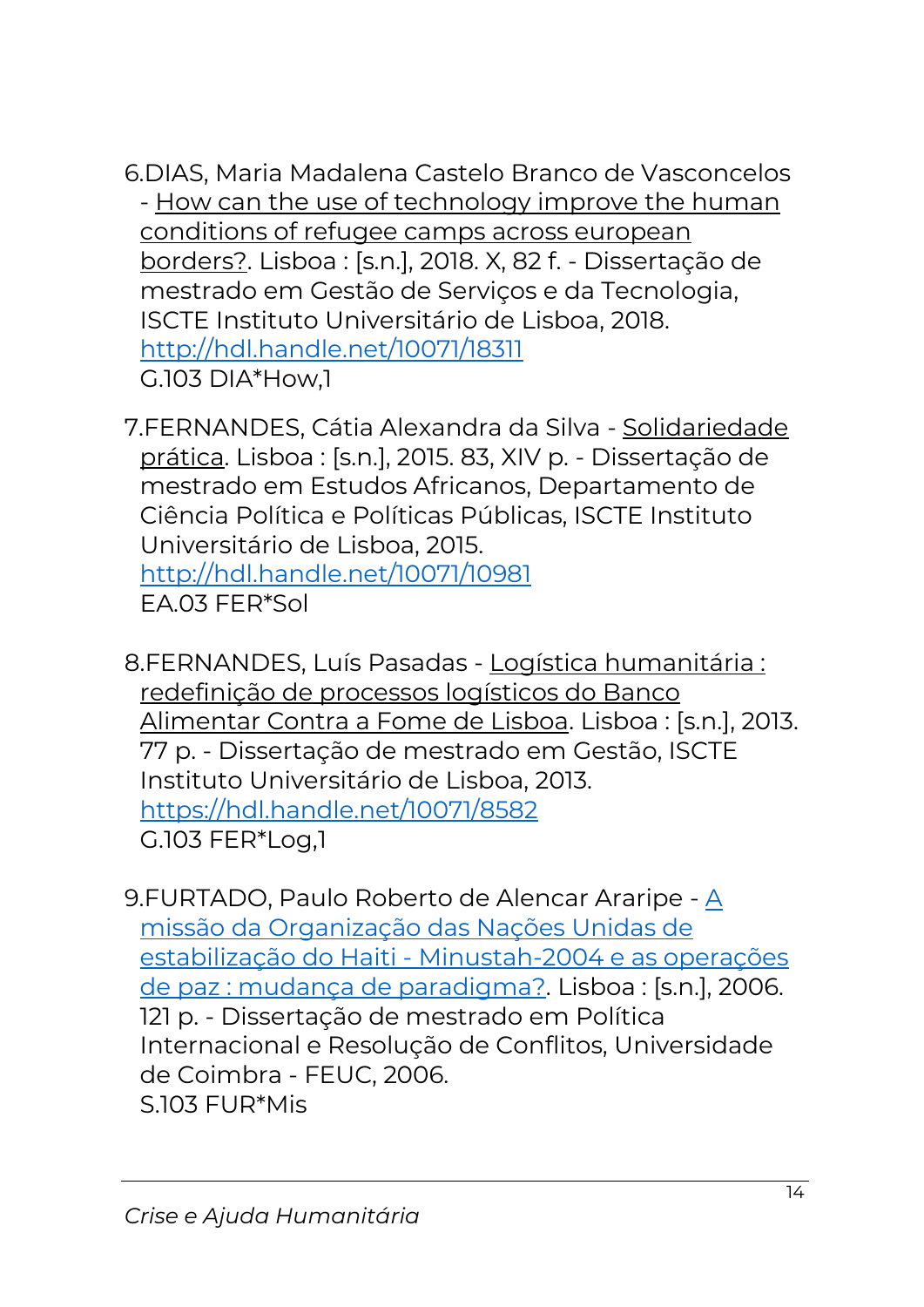10.MACEIRA, Ana Filipa Correia - Arquitetura em comunidades desalojadas em contexto de poucos recursos : requalificação da Fábrica da Chemina. Lisboa : [s.n.], 2017. 255, [22] p. - Trabalho de projeto, mestrado em Arquitetura, ISCTE Instituto Universitário de Lisboa, 2017.

<http://hdl.handle.net/10071/15934> AU.103 MAC\*Arq

11.MONTEIRO, Ana Sofia Rosado - Gestão de trauma de sobreviventes do genocídio ruandês. Lisboa : [s.n.], 2011. 73 p. - Trabalho de projecto, mestrado em Sociologia da Saúde e da Doença, Departamento de Sociologia, ISCTE Instituto Universitário de Lisboa, 2011. <http://hdl.handle.net/10071/4398> EA.03 MON\*Ges

12.SILVA, Vasco Manuel Anjinho Santos Saial da - Digital marketing for nonprofit organizations : the official website of the portuguese federation of food banks. Lisboa : [s.n.], 2014. 231 p. - Trabalho de projeto, mestrado em Marketing, Departamento de Marketing, Operações e Gestão Geral, ISCTE Instituto Universitário de Lisboa, 2014.

<http://hdl.handle.net/10071/8965> G.103 SIL\*Dig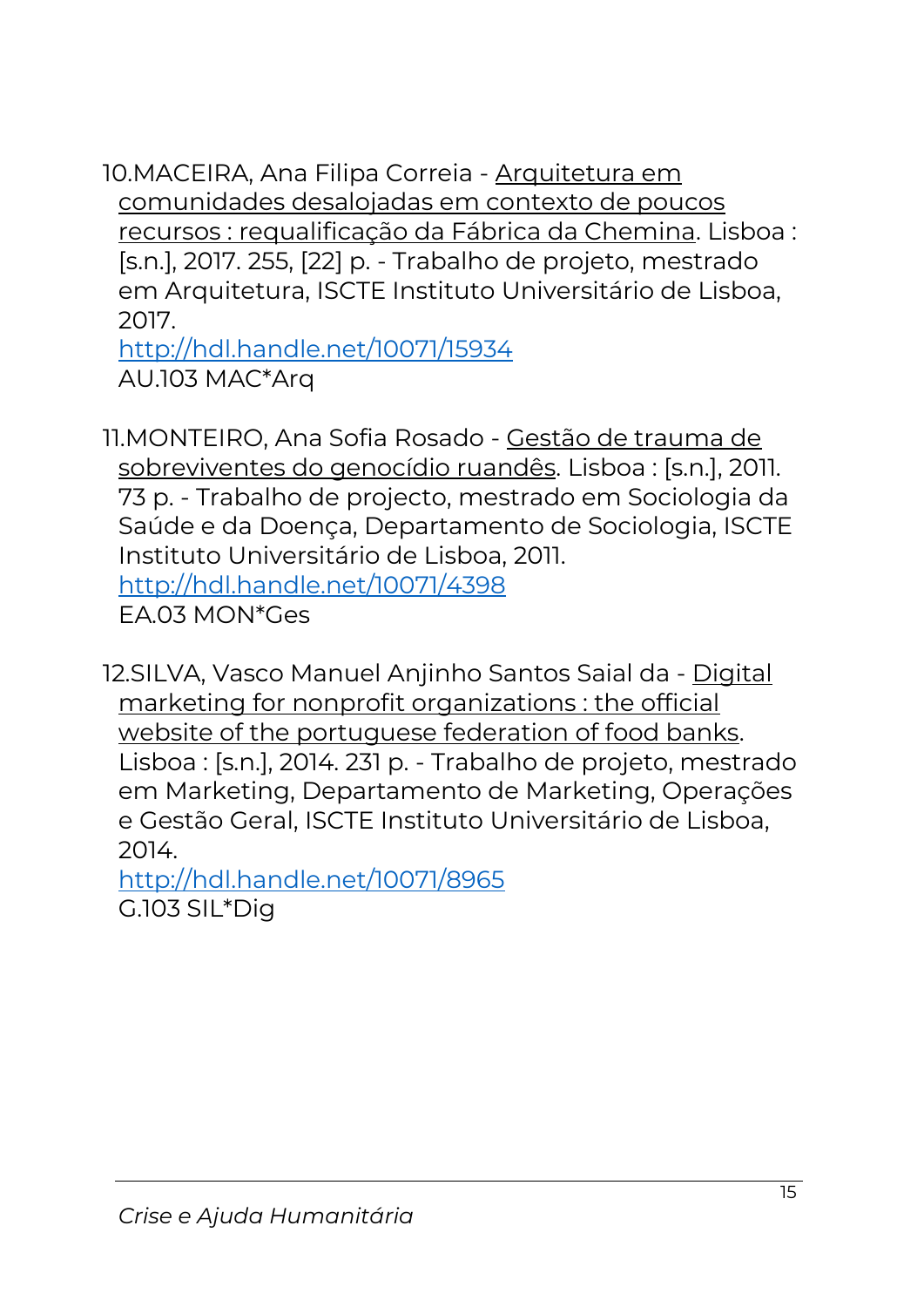13.SOUSA, Sílvia João Machado - Intervenção humanitária em situações de catástrofe. Lisboa : [s.n.], 2007. 61 p. - Dissertação de mestrado em Risco, Trauma e Sociedade, Departamento de Sociologia, Instituto Superior de Ciências do Trabalho e da Empresa - ISCTE, 2007.

<http://hdl.handle.net/10071/1339> S.103 SOU\*Int

14.SOUTO, José Alberto Abreu do - Como é que a guerra contra o terrorismo pós- 11 de setembro contribuiu para a securitização da ajuda humanitária americana e britânica para o Iémen?. Lisboa : [s.n.], 2019. 82 p. Dissertação de mestrado em Estudos de Desenvolvimento, Departamento de Economia Política, ISCTE – Instituto Universitário de Lisboa, 2019. <http://hdl.handle.net/10071/19706> E.103 SOU\*Com